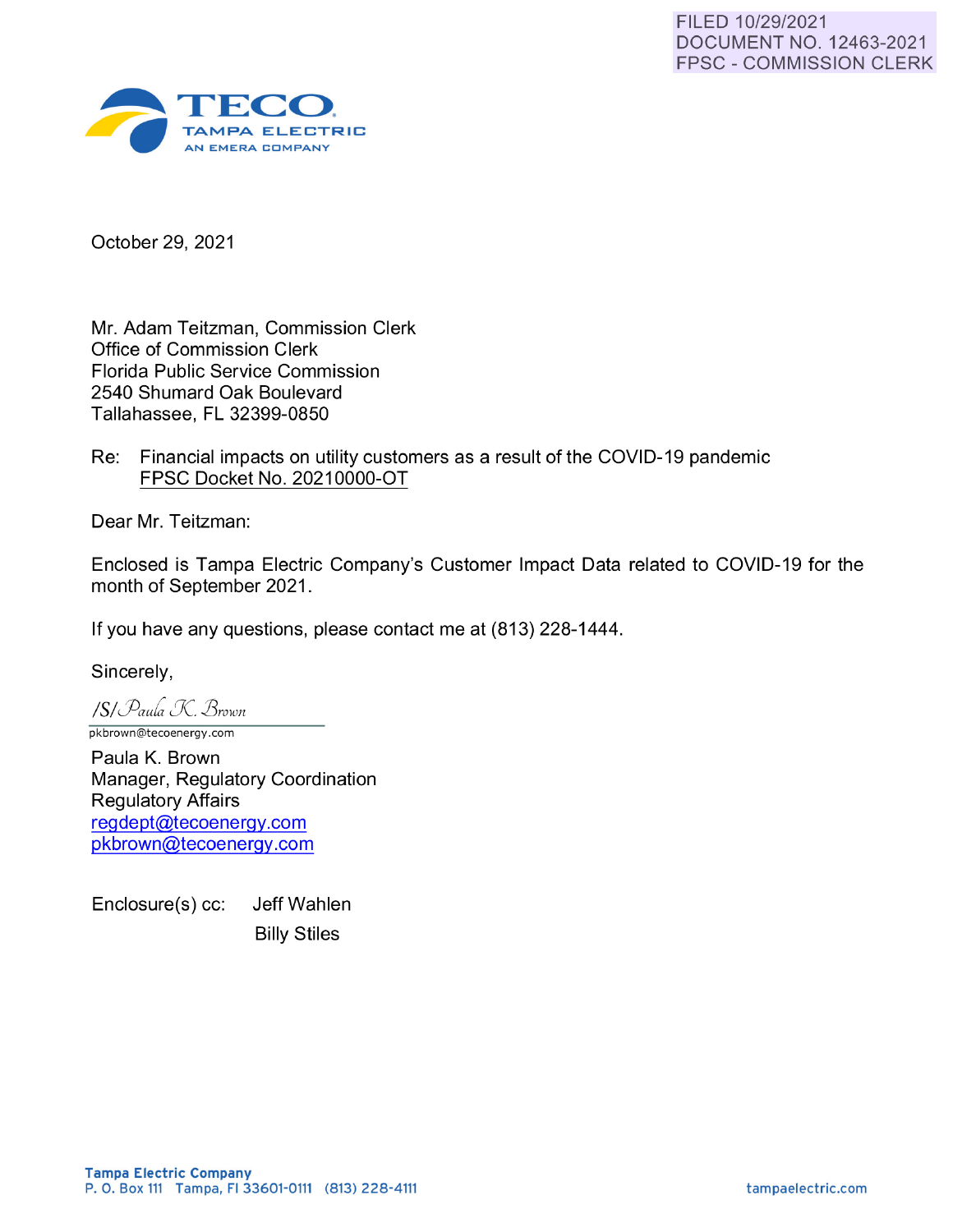#### **TAMPA ELECTRIC COMPANY UNDOCKETED- CUSTOMER IMPACT DATA - COVID-19 FILED: OCTOBER 29,2021 PAGE 1 OF 1**

#### **Customer Impact Data Related to COVID-19**

**Utility:** Tampa Electric Comp

**Reporting Month: September 2021** *The report should include data as of the last day of reporting month* 

*and is due by the last day of the following month*

|                                         | <b>Delinquent Accounts</b> |                         |
|-----------------------------------------|----------------------------|-------------------------|
| Number of Accounts 60 -89 days past due | <b>Reporting Month</b>     | <b>Prior Year Month</b> |
| Residential                             | 5.676                      | 8.346                   |
| Commercial / Industrial                 | 260                        | 475                     |
| Number of Accounts 90+ days past due    | <b>Reporting Month</b>     | <b>Prior Year Month</b> |
| Residential                             | 6.382                      | 25.836                  |
| Commercial / Industrial                 | 715                        | 1.415                   |
|                                         |                            |                         |
|                                         | <b>Amount in Arrears</b>   |                         |
| Amount 60 -89 days past due             | <b>Reporting Month</b>     | <b>Prior Year Month</b> |
| Residential                             | \$1 082 102                | \$2,576,102             |

| Residential              | \$1,082,102            | \$2,576,102             |
|--------------------------|------------------------|-------------------------|
| Commercial / Industrial  | \$155,349              | \$509,112               |
| Amount 90+ days past due | <b>Reporting Month</b> | <b>Prior Year Month</b> |
| Residential              | \$1,790,092            | \$5,643,410             |
| Commercial / Industrial  | \$390,066              | \$2,075,492             |

| <b>Payment Arrangements</b>                                                                                     |                        |                                            |
|-----------------------------------------------------------------------------------------------------------------|------------------------|--------------------------------------------|
| <b>Number of New Payment Arrangements</b>                                                                       | <b>Reporting Month</b> | March 2020 through Current<br>(cumulative) |
| Residential                                                                                                     | 24.459                 | 282.568                                    |
| Commercial / Industrial                                                                                         | 2.683                  | 15.459                                     |
| <b>Average Duration of New Payment Arrangement</b>                                                              | <b>Reporting Month</b> | ------                                     |
| Residential                                                                                                     | 26                     | $\overline{\phantom{a}}$                   |
| Commercial / Industrial                                                                                         | 27                     | ---                                        |
| Percent of Customers Under a Payment Arrangement                                                                | <b>Reporting Month</b> |                                            |
| Residential <sup>1</sup>                                                                                        | 2.3%                   | $\overline{\phantom{a}}$                   |
| Commercial / Industrial <sup>2</sup>                                                                            | 2.8%                   | $- - -$                                    |
| <sup>1</sup> Number of residential customers under a payment arrangement/total number of residential customers. |                        |                                            |

2 Number of commercial-industrial customers under a payment arrangement/total number of commercial-industrial customers.

| <b>Bad Debt</b>                   |                        |                                            |
|-----------------------------------|------------------------|--------------------------------------------|
| <b>Incremental Bad Debt</b>       | <b>Reporting Month</b> | March 2020 through Current<br>(cumulative) |
| Incremental Bad Debt <sup>3</sup> | (\$131.256)            | \$5,910,738                                |

Incremental Bad Debt<sup>3</sup> **S5,910,738** (\$131,256) **S5,910,738**<br><sup>2</sup> Difference between reporting month and the average of the same month for the prior three years; excluding any prior months that were impacted by named hurri

| Late Fees                    |                        |                         |
|------------------------------|------------------------|-------------------------|
| Number of Assessed Late Fees | <b>Reporting Month</b> | <b>Prior Year Month</b> |
| Residential                  | 175.857                | 166.698                 |
| Commercial / Industrial      | 13.037                 | 13.747                  |
|                              |                        |                         |

| <b>Discontinuance of Service</b>                                          |                        |                         |
|---------------------------------------------------------------------------|------------------------|-------------------------|
| Number of Customers who received a Notice of Discontinuance<br>of Service | <b>Reporting Month</b> | <b>Prior Year Month</b> |
| Residential                                                               | 27.400                 | 34,767                  |
| Commercial / Industrial                                                   | 3.715                  | 3.673                   |
| <b>Number of Customers Disconnected from Service</b>                      | <b>Reporting Month</b> | <b>Prior Year Month</b> |
| Residential                                                               | 6.507                  | 4.833                   |
| Commercial / Industrial                                                   | 207                    | 229                     |
| <b>Number of Customers Reconnected to Service</b>                         | <b>Reporting Month</b> | <b>Prior Year Month</b> |
| Residential                                                               | 5.982                  | 3.961                   |
| Commercial / Industrial                                                   | 191                    | 159                     |

|                                                                                                                                                                                                                                                                      | <b>Customer Communications</b>                                                                                                                                                                       |                                                                                                                                                                                                                                                                                                                   |
|----------------------------------------------------------------------------------------------------------------------------------------------------------------------------------------------------------------------------------------------------------------------|------------------------------------------------------------------------------------------------------------------------------------------------------------------------------------------------------|-------------------------------------------------------------------------------------------------------------------------------------------------------------------------------------------------------------------------------------------------------------------------------------------------------------------|
| <b>Communications</b>                                                                                                                                                                                                                                                | <b>Reporting Month</b>                                                                                                                                                                               | March 2020 through Current<br>(cumulative)                                                                                                                                                                                                                                                                        |
| Customer-wide COVID-related mass communications (paper, email, phone<br>calls, social media, etc.)                                                                                                                                                                   | <b>Social Media Post -3</b>                                                                                                                                                                          | COVID-19 Mass emails - 4<br>Website update - 3<br>Social Media Post - 64<br><b>Bill Onsert - 2</b><br>News Release - 6<br>Print Message on Bill - 3                                                                                                                                                               |
| Targeted Covid-related communications to individual customers (paper,<br>email, phone calls, text, etc.)                                                                                                                                                             | Electric Phone Call - 1.403<br><b>Electric Final Notices -29,851</b><br><b>Combination Billing</b><br>(TEC&PGS) Phone Calls - 46<br><b>Combination Billing</b><br>(TEC&PGS) Final Notices -<br>1.264 | Electric Emails - 86.677<br>Electric Phone Calls -94.905<br><b>Electric Final Notices - 353.436</b><br><b>Combination Billing (TEC&amp;PGS)</b><br><b>Emails - 6,895</b><br><b>Combination Billing (TEC&amp;PGS)</b><br>Phone Calls - 2,954<br><b>Combination Billing (TEC&amp;PGS)</b><br>Final Notices - 12.436 |
|                                                                                                                                                                                                                                                                      | <b>Customer Communications</b>                                                                                                                                                                       |                                                                                                                                                                                                                                                                                                                   |
| Please provide samples of any new communication/media notices provided to customers concerning the utility's past-due accounts / payment<br>arrangements / late payment waivers / disconnection / reconnection policies issued within the last 30-days. Attachment 1 |                                                                                                                                                                                                      |                                                                                                                                                                                                                                                                                                                   |

In the past 30-days, has the utility made changes to, or implemented new, policies related to past-due accounts / payment arrangements / late payment<br>waivers / disconnection / reconnection? If so, please explain. N/A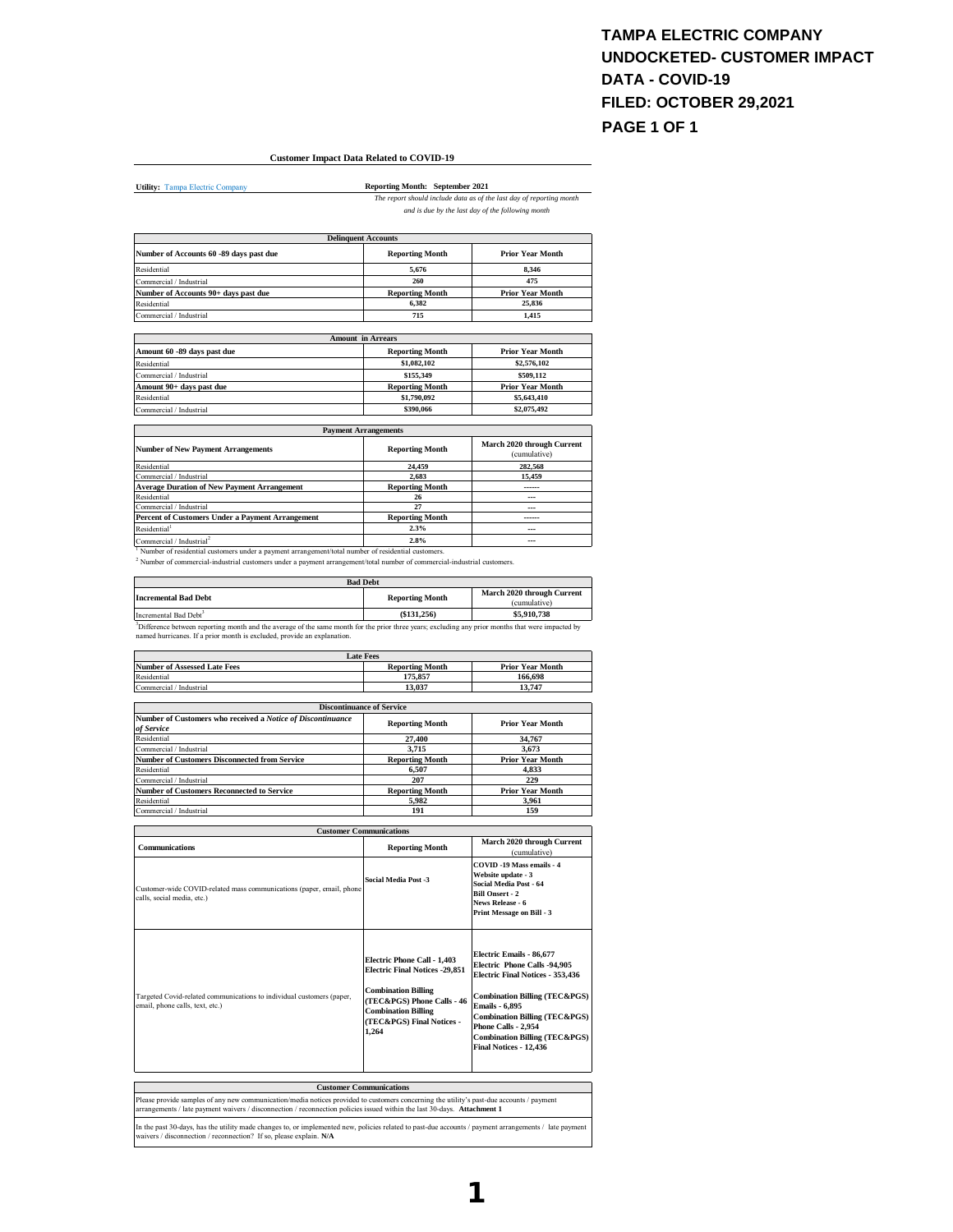# **ATTACHMENT 1**

**TAMPA ELECTRIC COMPANY UNDOCKETED- CUSTOMER IMPACT DATA - COVID-19 FILED: OCTOBER 29, 2021 PAGE 1 OF 3**

### **Sep. 2021 COVID‐related social media posts (Tampa Electric)**



https://www.facebook.com/tampaelectric/photos/a.433845279347/10161135852844348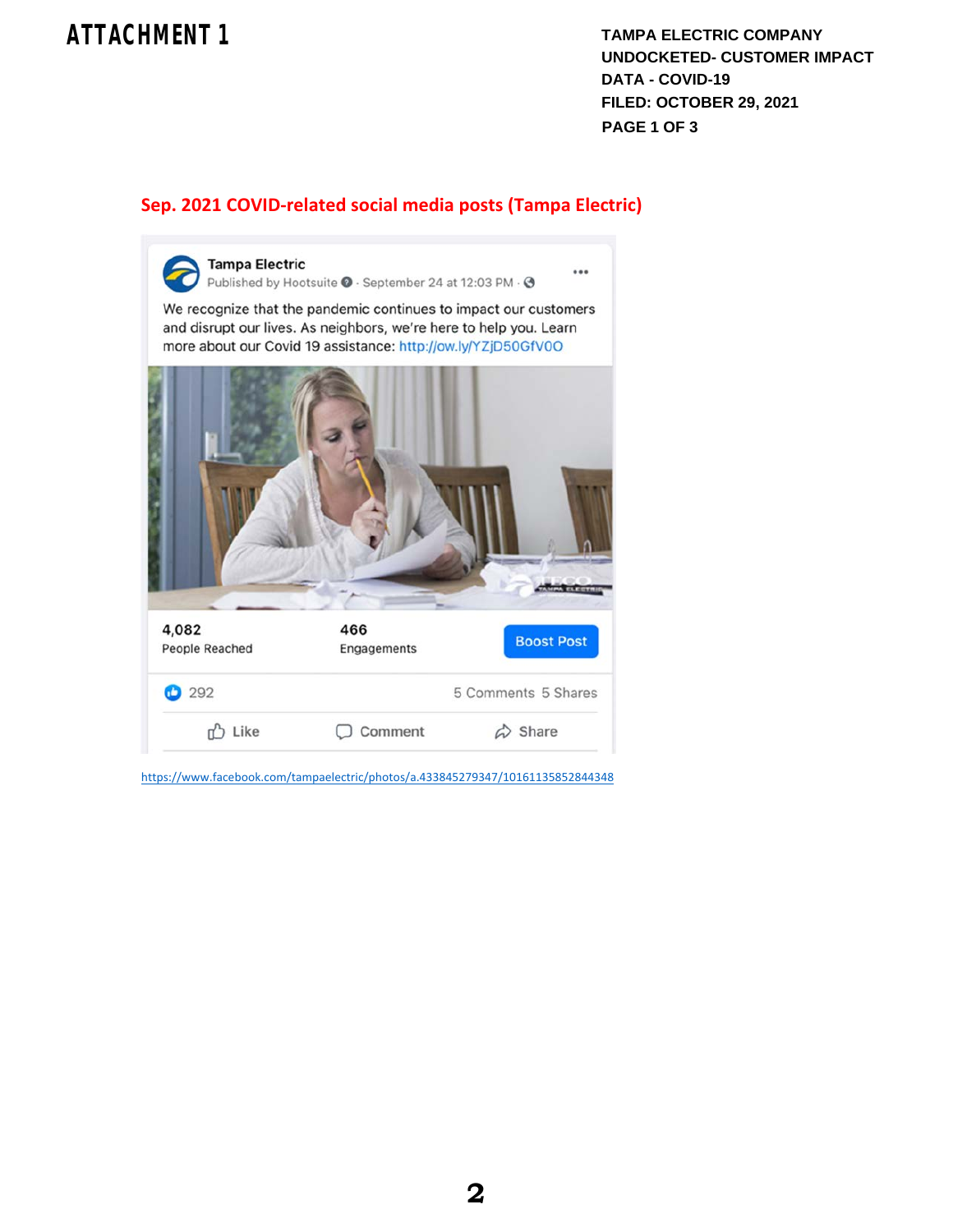# **ATTACHMENT 1**

**TAMPA ELECTRIC COMPANY UNDOCKETED- CUSTOMER IMPACT DATA - COVID-19 FILED: OCTOBER 29, 2021 PAGE 2 OF 3**

...

**Tampa Electric** 

Published by Ed Van Sant ● · September 17 at 6:31 PM · ●

Hillsborough County, Florida Government and the City of Tampa have received federal funding to assist residents who are unable to pay rent and utilities due to the impacts of the COVID-19 coronavirus pandemic. The application online portal is open for all eligible households. The program provides eligible and approved households financial assistance for past-due rent and electric bills.



**Hillsborough County, Florida Government** September 14 at 4:07 PM · 3

Hillsborough County and the City of Tampa have developed the Rapid Response Recovery Emergency Rental Assistance Program to assist residents who are unable to p... See More



https://www.facebook.com/tampaelectric/posts/10161122763689348